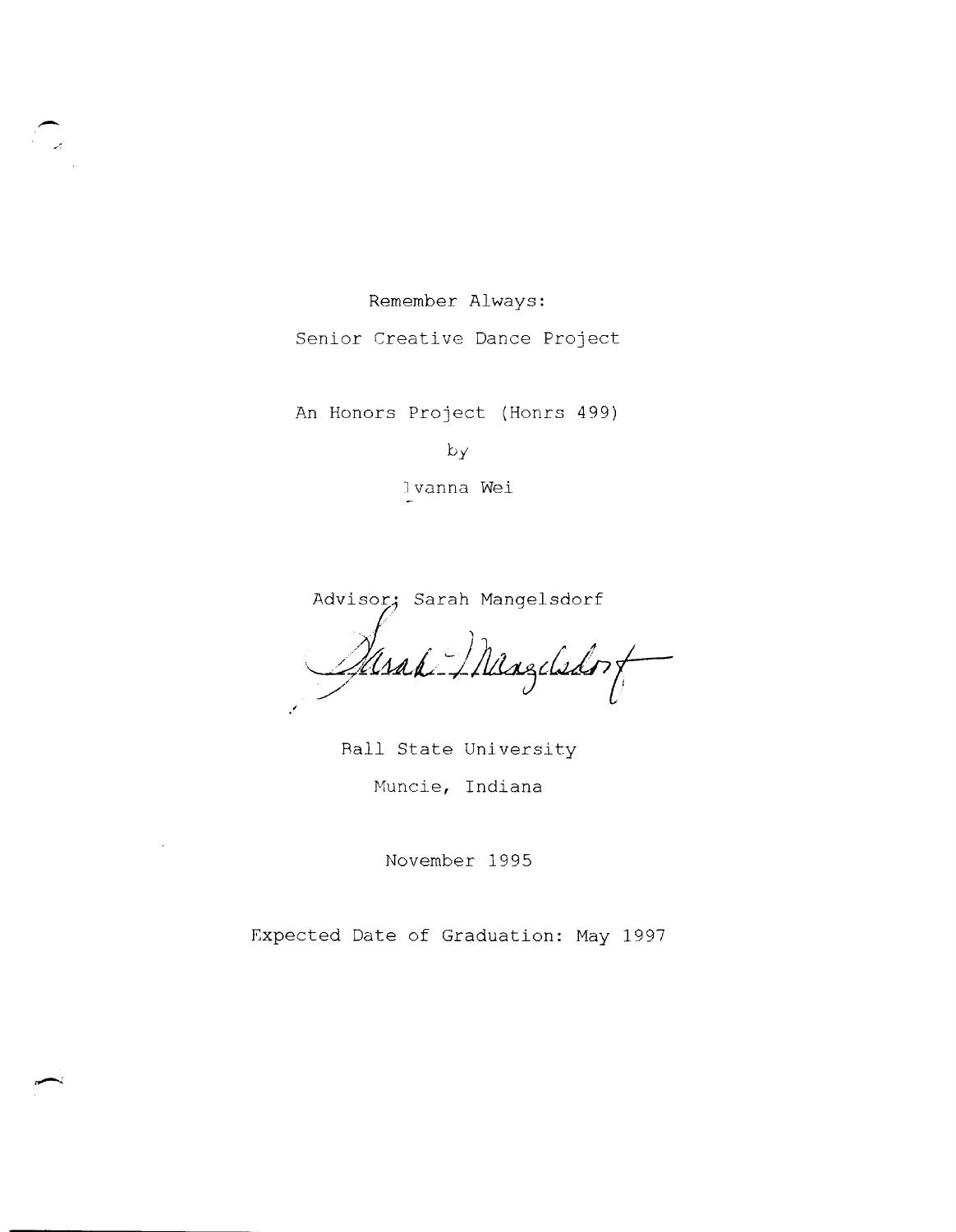# - Abstract

 $\leq$ pco  $\gamma_{\mu\tau}$  $\mathcal{L} \, \mathcal{Q}$ ూ చేస  $\omega_{\rm{eff}} \propto \tau$  $\sim$  5.  $. \omega$ 45

The senior creative project requires students to choose music, choreograph a five minute minimum dance, hold auditions and select dancers, arrange rehearsal times, choose costumes, design lights, put together an order for the show, and prepare a poster and a program. The whole process is accomplished in less than three months time. For my creative project I chose to portray the process of acceptance for a survivor of a war. The music I selected was "Caramina Burana," and selections from "Schindler's **List."** The final project was performed on November 3&4, J995 in Korsgarrd Dance Studio in Ball Gymnasium at 0:00 **pm.**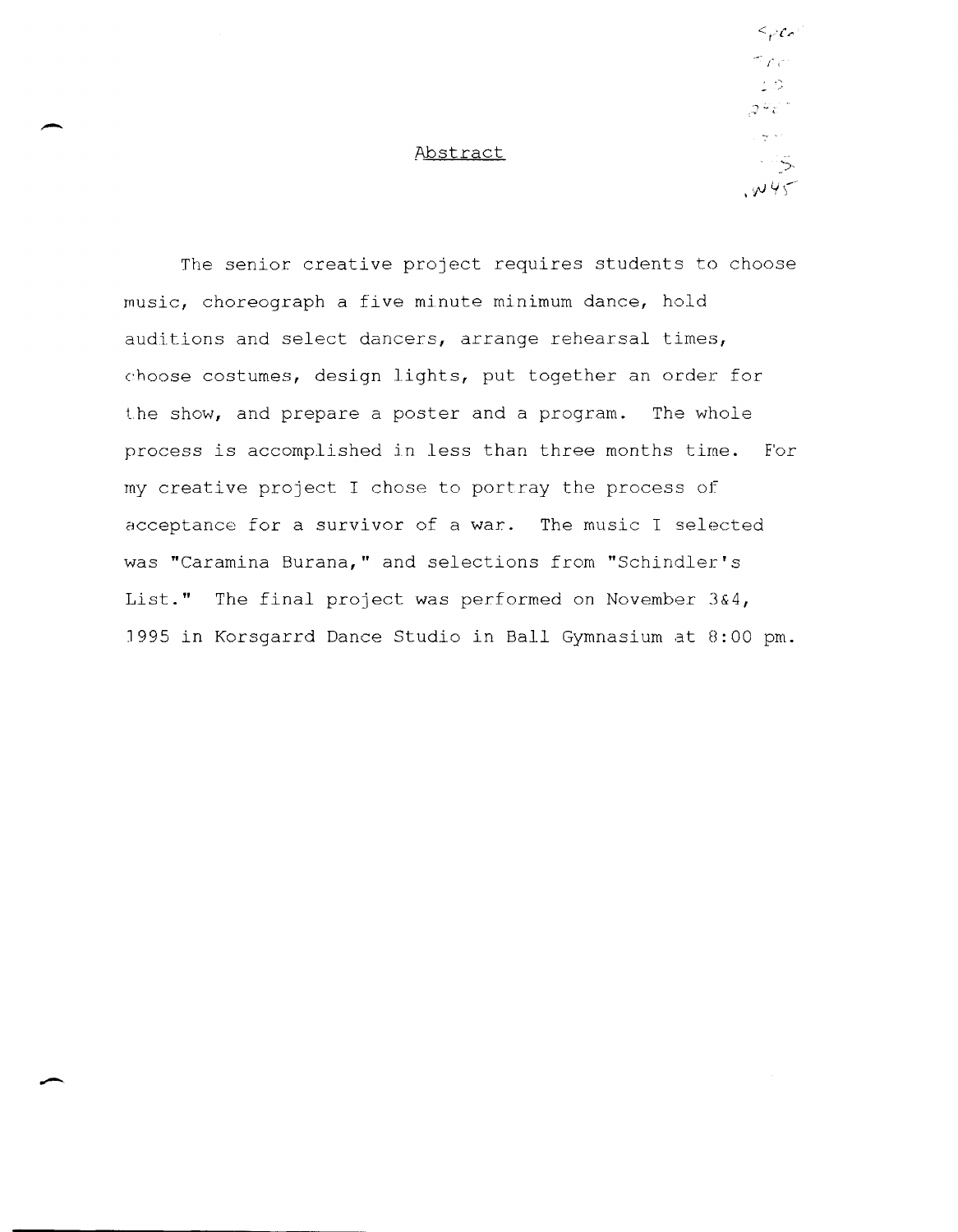- 1. What is the theme of your dance? How did *it* evolve and how did it change in the process?

The theme of my dance started as a reaction to the Bosnian war but it wasn't meant to be just about that particular war or even war at all. I wanted people to think about the survivors and what they go through. A picture in the newspaper during the war showed a woman watching her town being bombed and the look in her eyes was pure forror and also an unnatural blankness. Most people have some type of emotion all the time, sometimes it is harder to see but it is still there, this woman had a blankness that made me cry. 1 felt like all her life had been taken away and now she was just a shell and it angered me that people have the power or the will to do that to someone. Whenever I thought about war before I always thought about the people who were killed and how unfair it was that they had to die but I Hever thought much about the survivors. The survivors are left to deal with the pictures that play over and over in their minds of how the people died. Seeing people you know shot down aimlessly and without regard is a very hard thing to deal with, there are feelings of sadness, anger, hate, and wonder all battling for recognition. There is a moment of nothingness where all you can do is watch everyone dying because there is too much horror for anyone to take in at one time. Your mind shuts down until it is ready to react **... -** to what is happening and then it takes it little by little. You notice one person at a time or one group at a time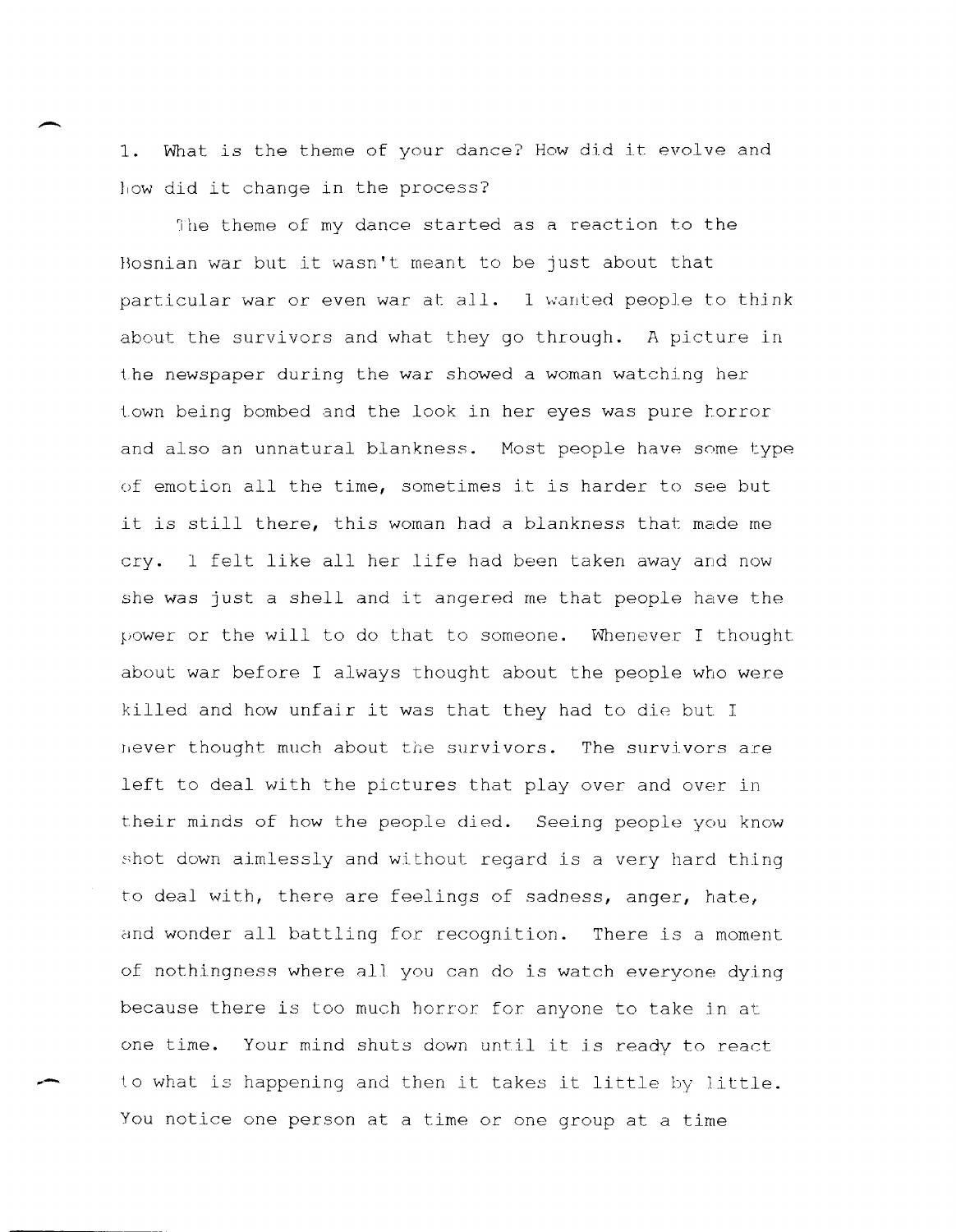before you understand the entire picture of what just happened. Until you reach that point the feelings you have are a massive jumble waiting to be dealt with. One feeling may surface for a time and then become overwhelmed by another so that everything seems chaotic. There is a sense of helplessness and anger because they know that there is no way for them to get their loved ones back and there is also nothing they can do to make the "enemy" pay for their sins. Eventually the survivors must accept the loss without dwelling on revenge and begin a process of healing for themselves. They have memories of the people while they were alive and all the good times they shared, these must become the focus of attention if they are really going to survive. If you let yourself become overwhelmed with feelings of anger and hatred then you allow the enemy to hurt you longer. There is no way to change the past you ruust let it go and live on otherwise you have allowed your spirit to be conquered. You must remember always what happened and make people consider, was it really worth all the deaths for what was gained and did you actually gain anything at all.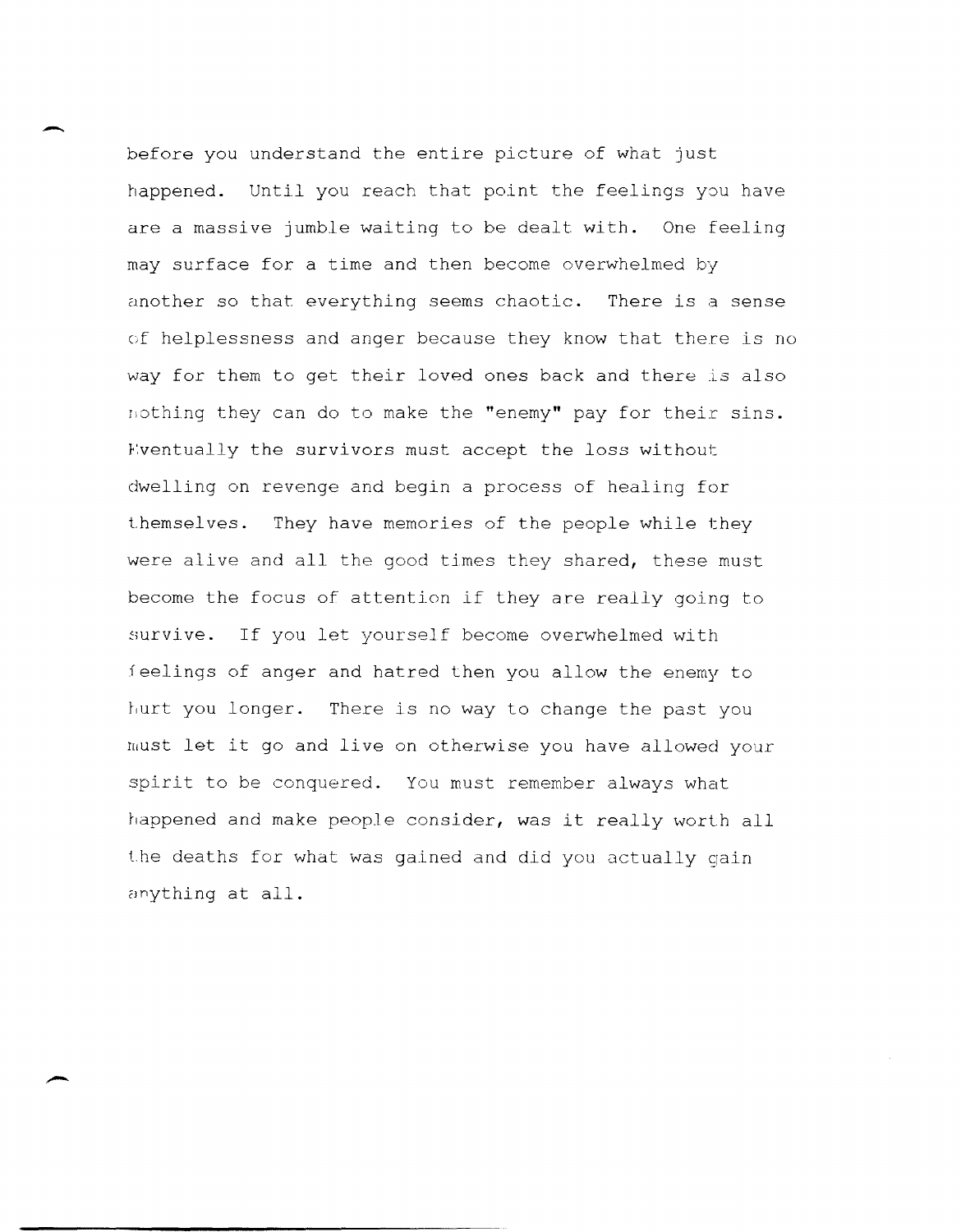2. What is the structure of your dance? Describe the rnovements and formations used in the dance and why you chose them.

The dance starts with a prayer then adds until the final section where it returns to the prayer and ends with acceptance and hope. In the beginning there is a prayer rite for all the people who have died already, they are remembering them and accepting their death. The next section deals with the soloists struggle to accept the deaths of the people she was just praying with. She works lhrough her disbelief, sadness, and anger. She is set in the upstage right area because this struggle has to be dealt with on her own. The audience watches her but can not hecome a part of it yet. As the ensemble arises her thoughts become seen to the audience and they can relate to her sadness and emptiness. When she reaches the point where she can deal with the events then she can reach out to the audience for help. She starts to strike back at the enemy but she realizes it won't help anything so she pulls back and tries to heal herself. In the end she accepts the deaths and tries to make peace with herself and remember the dead in her own prayer rite to them.

**3.** What is the costume design for the dance? What costume design changes would you have made if any?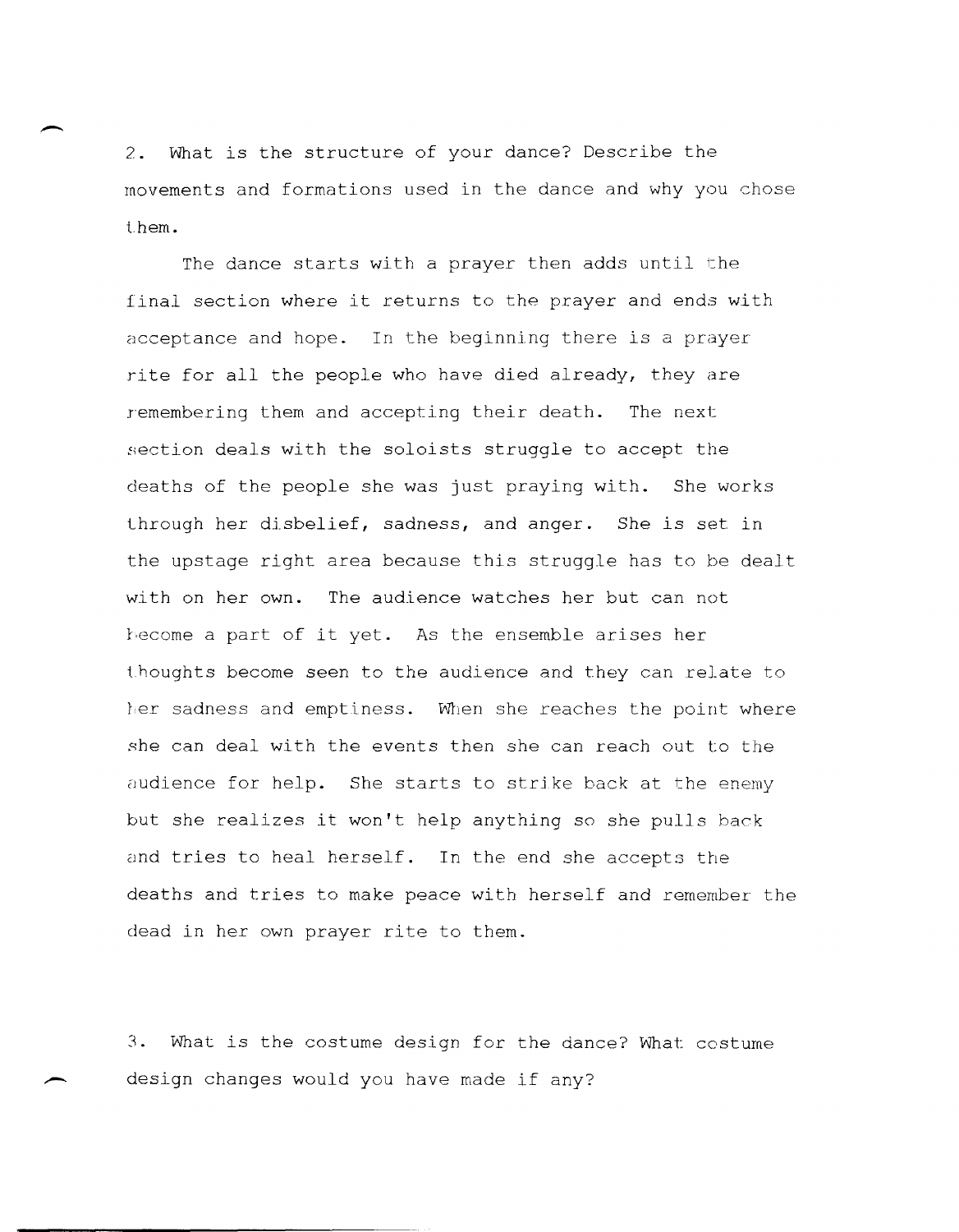<sup>I</sup>chose to put everyone in black to create an at mosphere of darkness and death. The ensemble died and hecame memories so they weren't supposed to stand out and they would have if they had been wearing any color. Too much color would make the dance almost cheery and would pull focus from the message of the dance. The uniform color of the ensemble made them blend together and created a bleakness that I hadn't expected but it worked out well. <sup>I</sup> had the soloist in a reddish skirt so she would stand out even when she wasn't moving. She also had on black underneath to connect her to the ensemble and to keep everything simple. The red was a symbol of her life, her inner spirit. I wanted the costumes to be simple because the dance was simple, I wanted the audience to focus on the message and the emotion.

 $\overline{\phantom{a}}$ 

-

**4.** What would you have liked to change after seeing the dance performed?

After seeing my dance both from the audience and from being in it I would have liked to change a few things. I would like to fix the spacing in the circle. When the circle splits up and down stage it tended to bunch up in the back instead of just opening up. That caused the rest of that section to seem off centered and crowded. I think <sup>I</sup> would also like to incorporate more traveling and wild movements. The piece tended to become fixed in one place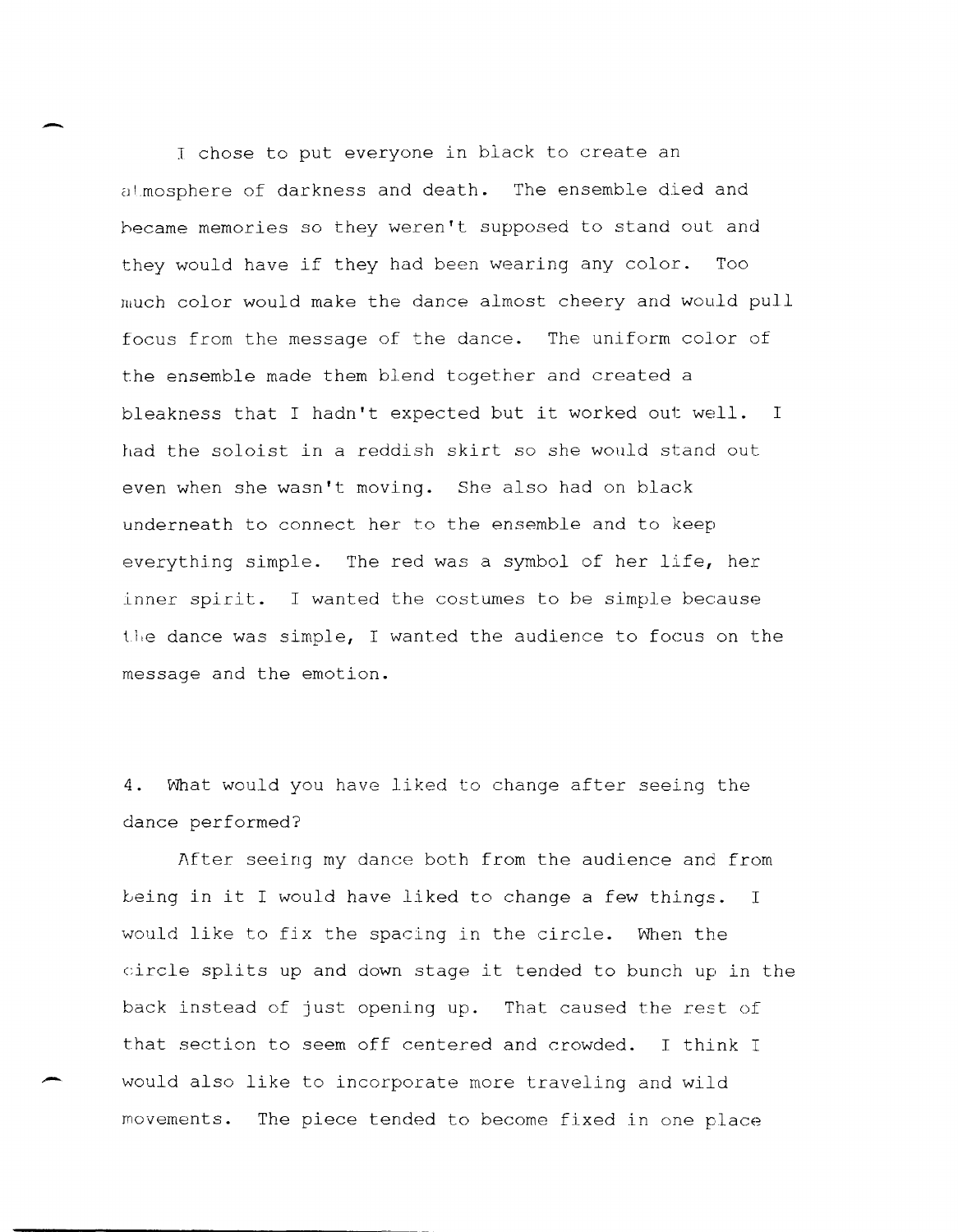for awhile doing floor work. I don't want to take out the floor work I would just like to add more motion into the dance. I also wish I had more time to work with my dancers on what emotion each movement carried. I would like to explain what the purpose or drive was behind the action and why it was placed where it was in the choreography. I sort *(if* left it up to the dancers to decide their own emotions and for some people that was hard to do and it never really got to where I wanted it. I think the piece was strong as it was but I know it could have been stronger and more emotional.

-

-

5. What changes in the process of the senior creative project would you like to see?

J think senior projects is run efficiently. Everyone had their time to work and no one had any major conflicts. We all had adequate amount of time to choreograph and rehearse. The only complaint or problem I had was with the musical. I felt like it took precedence over everything else. the rehearsals started at 6:30 every night so we could only rehearse for one hour after company. There was nut enough time for all of us to have two rehearsals a week and some of us needed that. I understand that the musical needed rehearsal time too but I wish they would have considered our projects too. I also didn't like the fact i.hat dancers in the musical could only attend one dress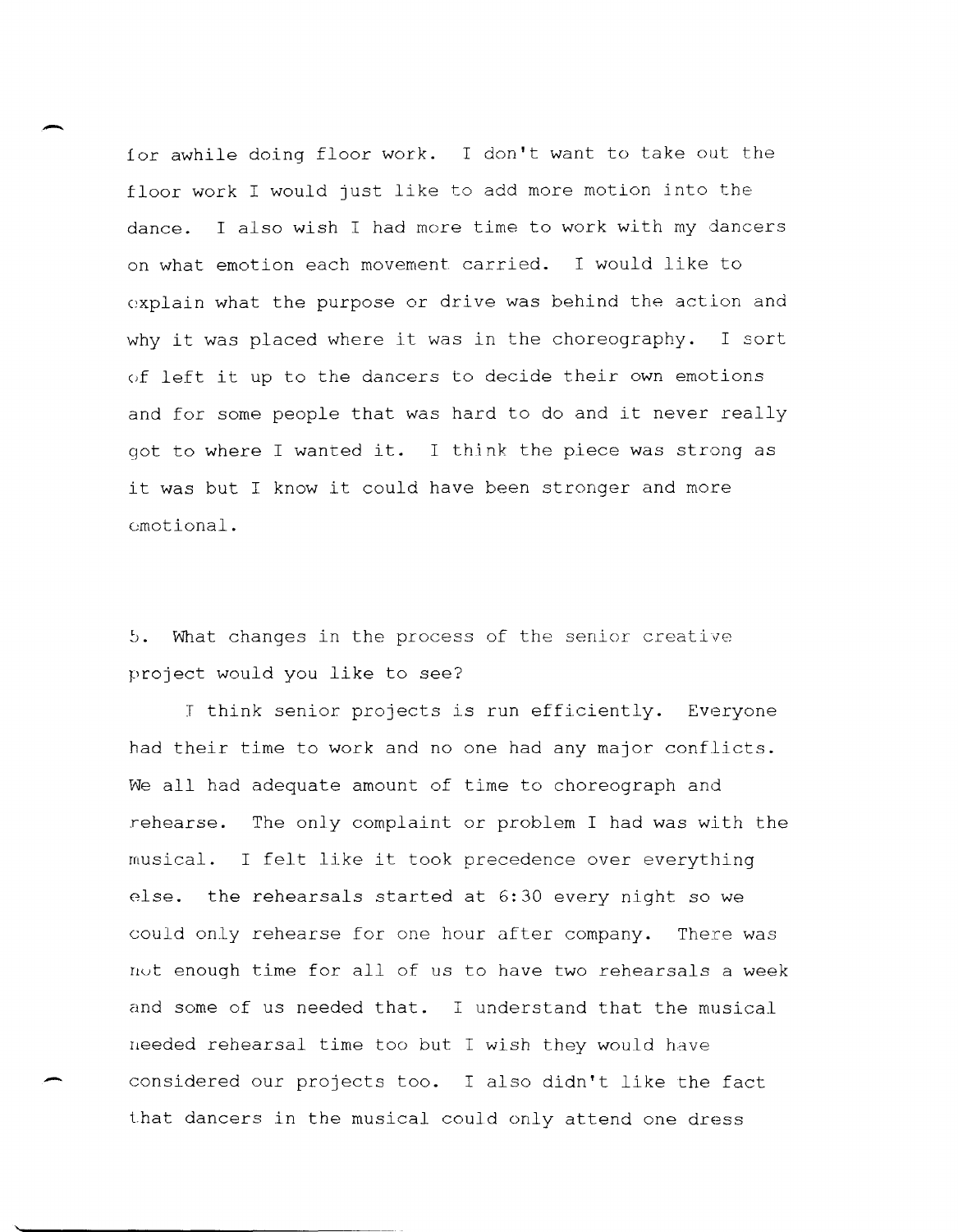rehearsal when we only had two. That didn't leave us much time to fix things after seeing it with the lights. Other than these problems I think the senior projects are fine the way they are.

-

**. -**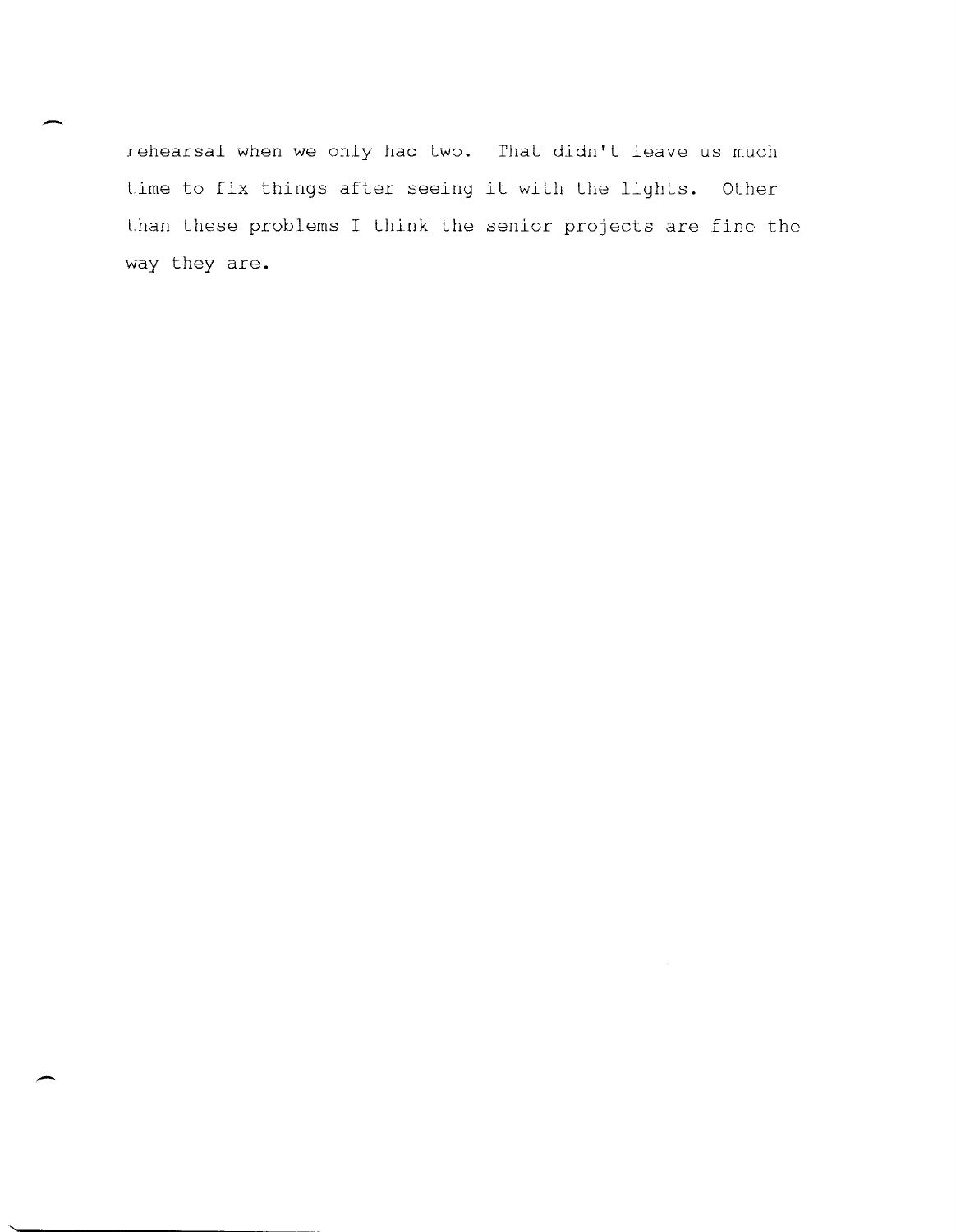## DEPARTMENT OF THEATRE AND DANCE PERFORMANCE SENIOR CREATIVE PROJECT DANCE 480

| YEAR OF GRADUATION RESERVE AND RESERVE AND RESERVE AND RESERVE AND RESERVE AND RESERVE AND RESERVE AND RESERVE AND RESERVE AND RESERVE AND RESERVE AND RESERVE AND RESPONDING A MODEL OF A STRIKE AND RESPONDING A MODEL OF A |  |  |
|-------------------------------------------------------------------------------------------------------------------------------------------------------------------------------------------------------------------------------|--|--|
|                                                                                                                                                                                                                               |  |  |
| TITLE OF DANCE                                                                                                                                                                                                                |  |  |
| MUSIC                                                                                                                                                                                                                         |  |  |
|                                                                                                                                                                                                                               |  |  |
|                                                                                                                                                                                                                               |  |  |
| <u> 1980 - Andrea San Andrea Stadt and an t-Andrea Stadt and an ann an t-Andrea Stadt ann an Aonaichte ann an 19</u>                                                                                                          |  |  |
| <u>a kanang taun ng pagpagang pang pangangan ng pagpagang pangang pangang pangang pangang pangang pangang pang</u>                                                                                                            |  |  |

- 1. WHAT IS THE THEME OF YOUR DANCE? HOW DID IT EVOLVE AND HOW· DID IT CHANGE IN THE PROCESS?
- 2. WHAT IS THE STRUCTURE OF YOUR DANCE? DESCRIBE THE MOVEMENTS AND FORMATIONS USED IN THE DANCE AND WHY YOU CHOSE THEM.
- 3. WHAT IS THE COSTUME DESIGN FOR THE DANCE? WHAT COSTUME DESIGN CHANGES WOULD YOU HAVE MADE IF ANY?
- 4. WHAT WOULD YOU HAVE LIKED TO CHANGE AFTER SEEING THE DANCE PERFORMED?
- 5. WHAT CHANGES IN THE PROCESS OF THE SENIOR CREATIVE PROJECT WOULD YOU LIKE TO SEE?

6-14-9:3 REVISED

-

-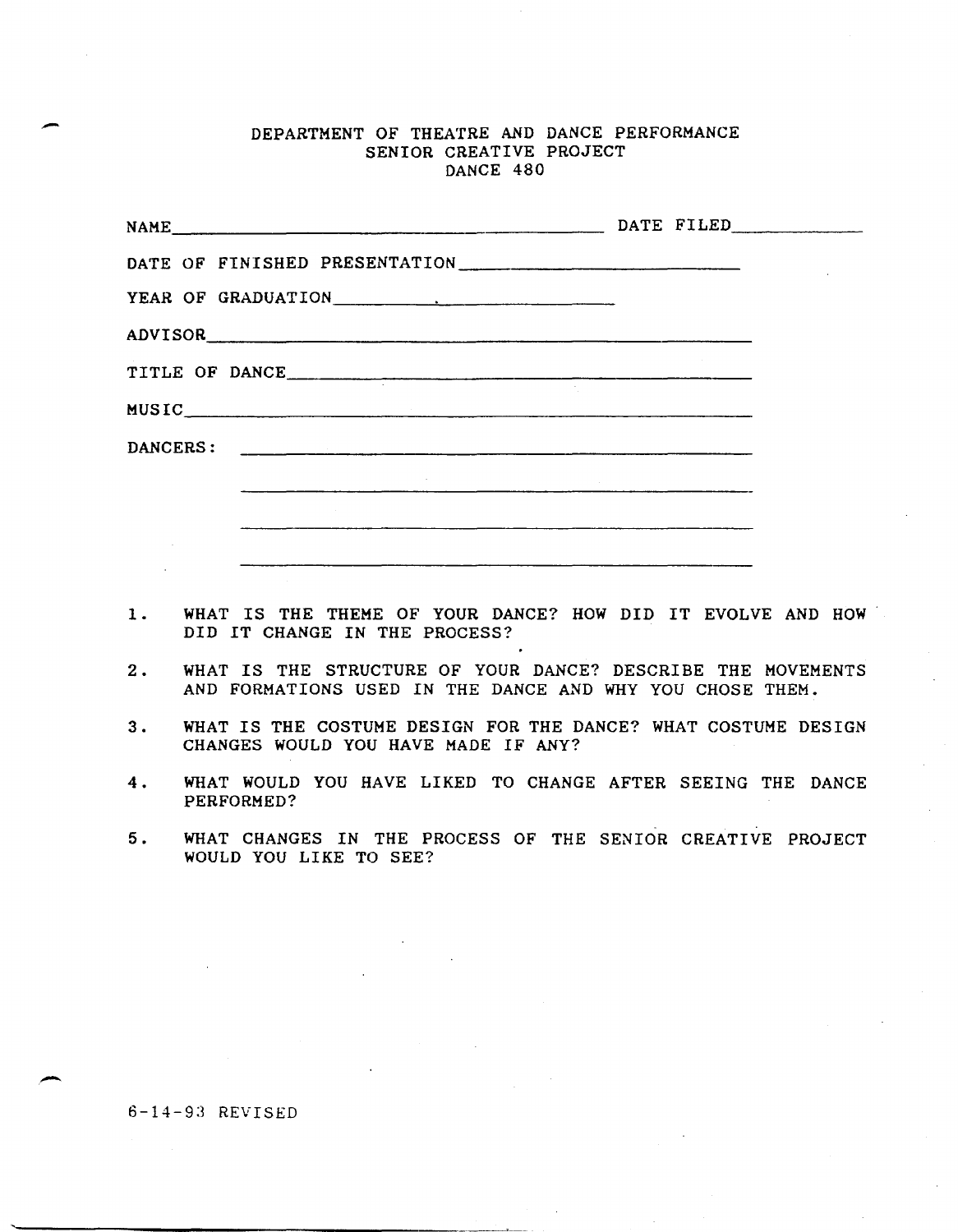#### DEPARTMENT OF THEATRE AND DANCE PERFORMANCE

DANCE 490 - CREATIVE PROJECT 2 credit nours

.... \_"'-"\_ ... ¢ 1iIoiI\* **iIlIrtlliilclliiif'lIrrIiiP.rMe.<sup>s</sup>**

**l!i' = \_\_\_\_\_\_ .......** <sup>~</sup>

#### Course Description

Designed as a project in choreography for advanced dance students

#### Course Objectives

- 1. Student will gain experience in preparing choreography<br>for performance.
- 2. Student will gain experience in planning and designing the production elements of a concert.
- 3. Student. will gain exper1ence In management of the performance.

## Course Outline

- A. Requirements of the Project
	- 1 Student may select the dance idlom preferred, e.g. modern, ballet, ethnlc. jazz, tap, social
	- 2 . Time Limit - 5-15 minutes in length (the maximum is 20 minutes with permission of the dance faculty)
	- 3. Project must be presented in a performance atmosphere
	- 4. Project must be preserved on videotape
	- 5 . Project must be in written form with the inclusion of the following (Also see attached form):
		- a. Process of the idea
		- b. General description of the dance. costumes, lighting/set design
		- c. Crit,que from tne Dance Committee
		- d. Creator's review of the performance
- B. Deadlines Deadlines will be set with the Project Aavisor
- C. Student Responsibilities
	- 1. Submit contract for the course
	- 2. Obtain concept and accompaniment approval of advisor
	- 3. Purchase of accompaniment
	- 4. Costume design approved by advisor
	- 5. Cost of costumes-unless approved by Ccordinator of Dance
	- 6. Program notes
	- 7. Rehearsals and selecticn of cancers
	- 8. Ideas for lignting/set design
	- 9. Check guideline sheet for more information

## Evaluation

The Dance Project Advisor will assign a letter grade based on the reviews by the Dance Faculty and the Dance Advisor.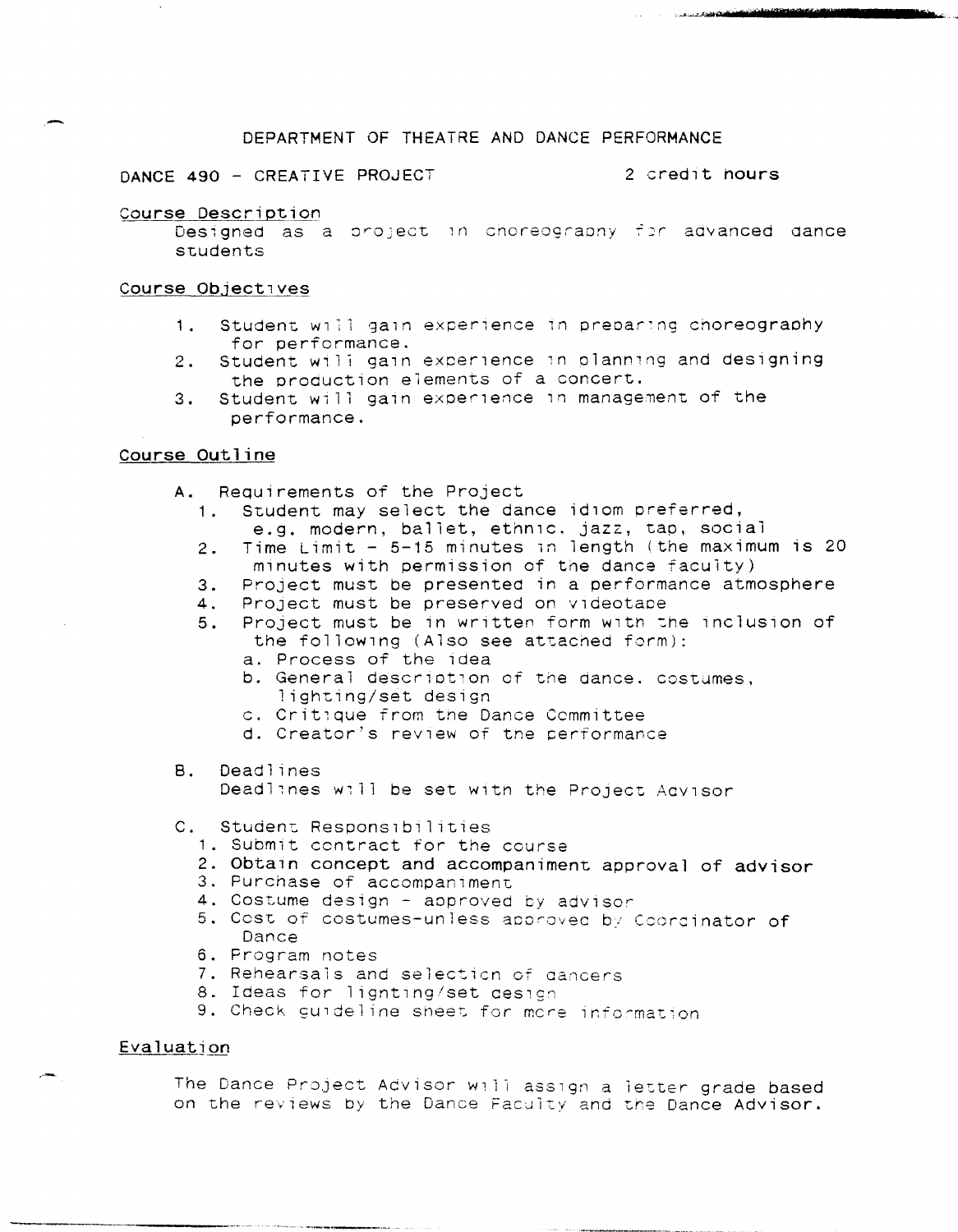# DEPARTMENT OF THEATRE AND DANCE PERFORMANCE

#### DANCE 490 CREATIVE PROJECT

#### GUIDELINES FOR SENIOR CHOREOGRAPHERS

The Senior Creative Project is an opportunity for you to gain experience in choreography and production elements connected with a performance. The rehearsal process and the design elements will give you a different perspective in the art of dance and the producing of a program. The joys, the frustrations, and the thrills of seeing your creation come to life is a wonderful experience.

- 1. Choose an Advisor. Any of the Dance Faculty may be your dance advisor. The Project Adv1sor has final approval.
- 2. Submit and sign completed contract form. (Available in Theatre and Dance Performance Office - AC 306)
- 3. Select dancers. There are majors and minors, not as involved with the Companies, who need and would like performance experience. It is best if the choreographer is not a performer in the dance.
- 4. Plan rehearsal schedule.

تسسسشسد

- 5. Rehearsal spaces available through scheduling. The rooms available are: BG 230, BG 232, BG-KDS, BG 303.
- 6. Obtain a good copy of accompaniment for the project. Original source is best if using taped music. A CD or original cassette is correct. If using live accompaniment then make arrangements for a tape so that the musician(s) need not be at every rehearsal. If splicing works, make an appointment with the Sound Coordinator to develop a master copy and a good rehearsal copy.
- 7. Costumes are available in the Costume Rooms. Some costumes may be altered (dyed, cut up, painted,etc.), others must remain as they are. Make apoointment with the Project Advisor to see Costume Rooms and to get approval for use.
- 8. Performance spaces are the Dance Studios and Theatre stages. Other spaces can oe approved. Outdoor areas and other settings are possibilities.
- 9. The project must be presented in the SENIOR SHOWCASE during the Fall Semester. Sections of the dance or a revised version may be presented in a WORK  $-$  IN - MOTION performance if the project is not completed/approved.